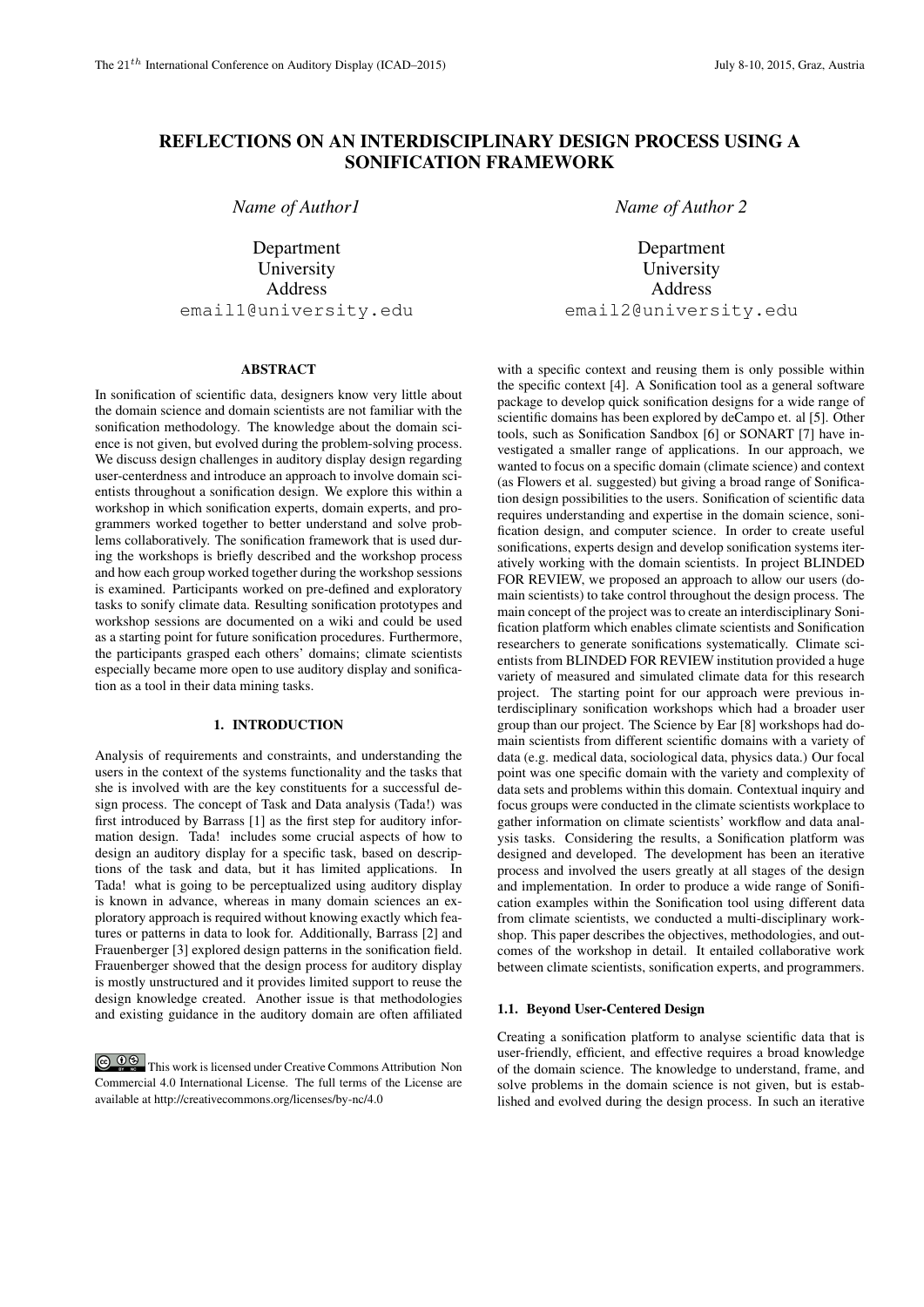process, users become co-designers not only at design time, but throughout the whole existence of the sonification system. Rather than presenting users with closed systems or predefined sonifications, we planned an iterative system design that evolves by user's engagement to explore and design a variety of sonification possibilities for their problem domain. This allows the users to extend the system to fit to their specific tasks and needs while being assisted by sonification experts in this process. We partially used user-centred [9] and participatory design, but we extended our approach to meta-design [10] to shift some control from designers to the domain scientists by empowering them to create and contribute their own objectives in the sonification design method. A sonification system for analysing data is a living entity which evolves during and after the design process continuously. Thus, the participation of the users in the design decisions go beyond the processes at the design time. We also included participatory design [11] to involve users in the co-design process with the sonification designers. Despite the advantages of participatory design during the design time, sonification systems need to be evolvable to fit new needs and tasks created by users after the completion of the system. Therefore, we needed the domain scientists to be fully involved to contribute and modify the system themselves when new needs arise. Nevertheless, the sonification design space [5] is huge and impossible to be explored by novice sonification designers. Thus, during the workshops we focused on specific use cases that represent a variety of domain scientists workflows to explore the design space. The BLINDED FOR REVIEW approach is an open framework for sonification researchers and climate scientists to develop a variety of Sonifications but also having the option of using default mappings of climate parameters to sound parameters, suggested by experts. Fig. 1 shows the scheme of collaborative and individual spheres for climate scientists and sound experts (sonification experts and audio programmers) within BLINDED FOR REVIEW platform.



Figure 1: Collaboration between Domain Scientists (Climate Scientists) and Sound Experts in a Shared Context Scenario

## 1.2. PROBLEM DOMAIN

Climate data is an ideal domain to apply sonification for a number of reasons including the typically large multivariate data sets, the dynamically changing time-based nature of the data, and the complex nature and process of creating models. Climate data is usually temporal, spatial, or spatio-temporal. Measured and modelled climate data used for this project is provided by BLINDED FOR RE-VIEW in the Network Common Data Form, an open standard for multi-dimensional data. (NetCDF, http://www.unidata.ucar.edu).

#### 2. SONIFICATION PLATFORM

The software resulting from the analysis of the preliminary Contextual Inquiry is a platform that links data processing, visualisation, and auditory display. The framework has two front-ends for different users' purposes and skills; first as an analytical tool for the climate scientists and second as a development environment for expert users (sonification experts and sound designers). The second group has the option of editing and compiling new sonification scripts in an interactive shell. This option is also open for the first group in case the domain scientists are interested in exploring the sound domain further and taking over the role of co-designers. The graphical user interface (GUI) allows users to parameterise and explore pre-defined sonification designs with their own data sets. The main component of the interactive GUI consists of a plotting interface and a sonification interface. Users can interact with this interface by uploading a data set, zooming in and out of a plot, and exploring different dimensions of the data by using sliders. The BLINDED FOR REVIEW sonification platform is as an open source project, running on all major operating systems. It is released under the GNU General Public License. For more information see BLINDED FOR REVIEW SITE. A screenshot of the sonification interface is shown in Fig. 2. This sonification platform is used as a collaborative design space in the workshop described in the next section.



Figure 2: A Screenshot of the Sonification Interface.

#### 3. PROCEDURE

As described in the previous section, a combination of usercentered and meta design is used to collaboratively create sonification solutions to the climate scientists' problems. This col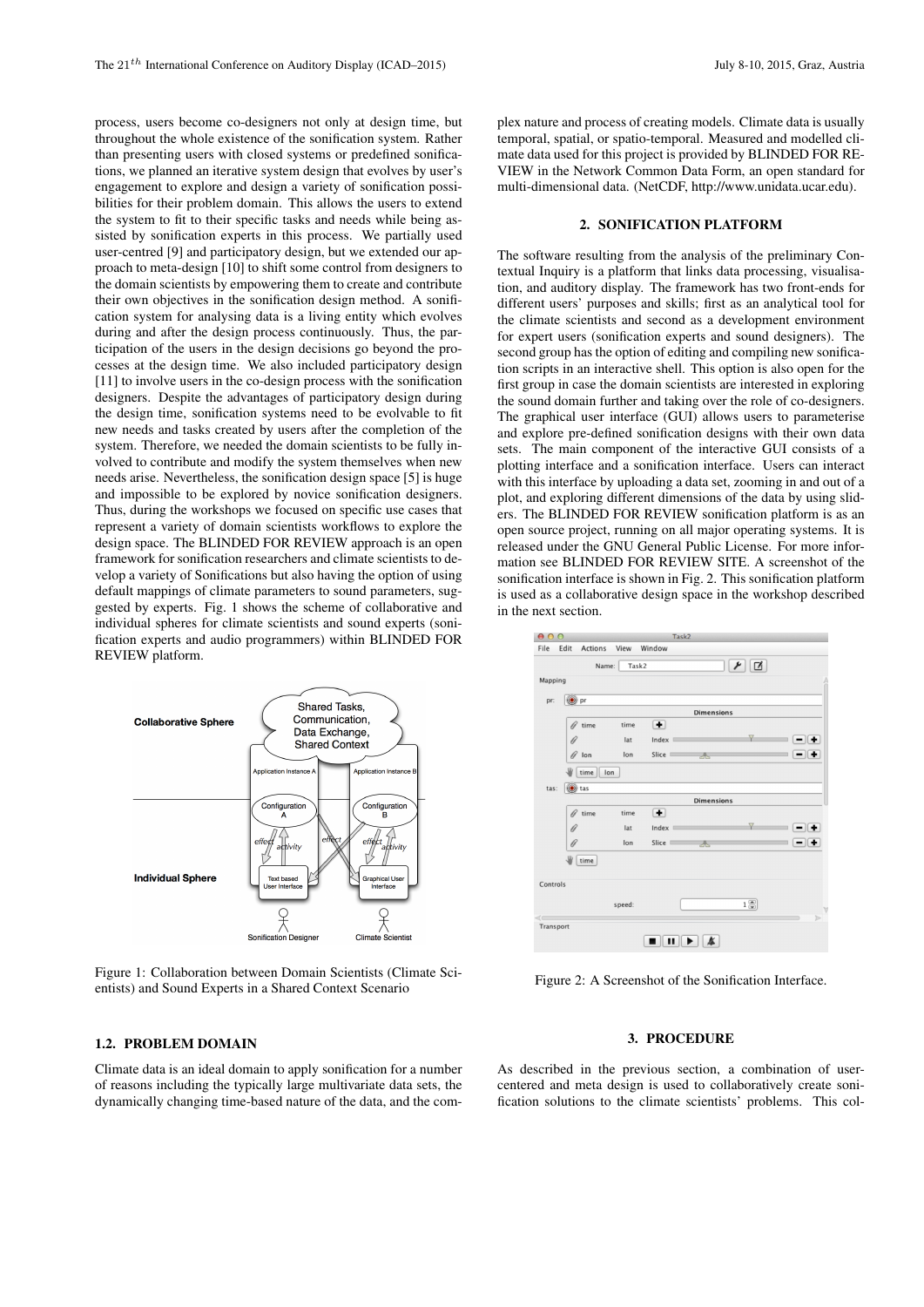laborative research process was compacted into an experimental BLINDED FOR REVIEW workshop process. The multidisciplinary workshop was two and a half days long and it brought together sonification experts, climate scientists, and audio programmers. There were 4 climate scientists, 6 sound experts (3 out of 6 Professors), 7 males and 3 females in the workshop. The participants were from different levels of expertise in their field. 4 PhD. candidates, 2 PostDocs, and 4 Professors were present at the workshop at a time.

At the beginning of the workshop, the project team introduced the project and the sonification platform. A climate scientist from the project team also gave an introductory lecture on climate data and the data sets that were going to be used during the workshop.

Afterwards, participants were divided into two groups. The groups changed by each task. In each group, there was at least one project member, one or two audio programmers, two climate scientists, and one or two sonification experts. The workshop was divided into hack sessions within groups and discussions between all groups at the end of each hack session. Hack sessions lasted between 2 to 4 hours. The hack sessions entailed the development of three tasks that included sonification strategies and experimentation with the BLINDED FOR REVIEW platform via iterative coding. Some scripts for data input and basic sound synthesis routines were prepared in advance to allow participants to focus on the sonification design process.

During the first session, both groups worked on the same task. By the second and third sessions, each group was structured to work on a separate problem to allow a variety of tasks to be explored. Each group started tackling the task by brainstorming and identifying potentially more interesting research questions for the climate scientists within the data sets used in the task. Then sonification experts introduced some ideas and the sonification design process turned into a more collaborative and experimental approach. The dynamic and experimental nature of the collaboration made it more difficult to stick to the pre-defined tasks and finally each group either focused on the data and research questions that were more interesting for the climate scientists in that specific team, or were more manageable to sonify within a short amount of time for the audio programmers.

### 3.1. First Session

For the first task, we used near surface temperature and precipitation data in monthly means (one value/month) over 156 years in the past (1850 - 2005) and 295 years in the future (2006 - 2300). The goal for this task was to scan temperature and precipitation data and listen to both simultaneously to find different patterns in various geographical regions. We wanted that teams make decisions on how to read through data dimensions, chose specific regions or global data, find metaphoric sonification designs to distinguish between temperature and precipitation changes, and compare the zonal data sets to the full range of data sets.

## *3.1.1. Group A Strategy*

The sonification approach for this task was parameter-mapping using granular synthesis. The group restricted themselves to a specific region. Some ideas that were implemented in this group entail:

- *•* Using pitch and amplitude to perceptualize precipitation level.
- Keeping the density of the grains fixed.
- *•* Using upward glissandi for north, downward glissandi for south mapping.
- *•* Using panorama for east west mapping.
- *•* Using noise gate to display only data above a certain threshold.

The climate scientists suggested to combine multiple parameters because one parameter alone does not represent extreme scenarios in climate. Precipitation is not linearly distributed and shows only a few outliers and it sounds pretty uniform in one area. Thus, it needs to be displayed over broader regions. Examples of sonifications created during the workshop could be found on the workshop's wiki: BLINDED FOR REVIEW.

### *3.1.2. Group B Strategy*

This group decided to chose convection areas, e.g., Monsoon areas, where temperature and precipitation are highly interacting. For their first attempt, they tried to sonify data from the Himalaya region with panned longitude, latitude as frequency, and density as rain. They also explored the sonification of different regions. For instance: temperature seemed to be very stable in Northern India in the sonification which is not true. Then they chose a new region, where there is more variation in both temperature and precipitation such as Boulder, Colorado.

The grid resolution of the data might have been too coarse for the task in order to calibrate the sonification properly. Thus, the sounds created during this task did not meet the expectations of the climate scientists.

#### 3.2. Second Session

As mentioned before, for this session we did not use the predefined data sets and tasks. Instead, the climate scientists in each group discussed what are some of the more challenging and interesting phenomena they would like to analyse using sonification. The structure of the wokrshop was very dynamic and the participants were in different groups during each session.

## *3.2.1. Group C Strategy*

This group consisted of more climate scientists who work with radio occultation (RO) data sets. The RO method is a remote sensing technique making use of GPS signals to retrieve atmospheric parameters (refractivity, pressure, geopotential height, temperature) in the upper troposphere-lower stratosphere (UTLS), which is defined as the region between around 5km and 35km height.

The group focused on the quasi-biennial oscillation (QBO); a quasi-periodic oscillation of the equatorial zonal wind between easterlies and westerlies in the tropical stratosphere with a mean period of 28 to 29 months. An extratropical QBO signal should be hearable at higher latitudes with a different phase. Reading and processing data for this task took most of the time of this session and the group managed to finish an Audification of the data.

#### *3.2.2. Group D Strategy*

This group adopted the sonification patch of the first task (including a monthly/yearly reference to display the time passed). They focused on finding interesting patterns in the El Nino region: - 170 degrees South to +120 degrees North (Equator: +/-5) They tried different frequency mappings and examined a high density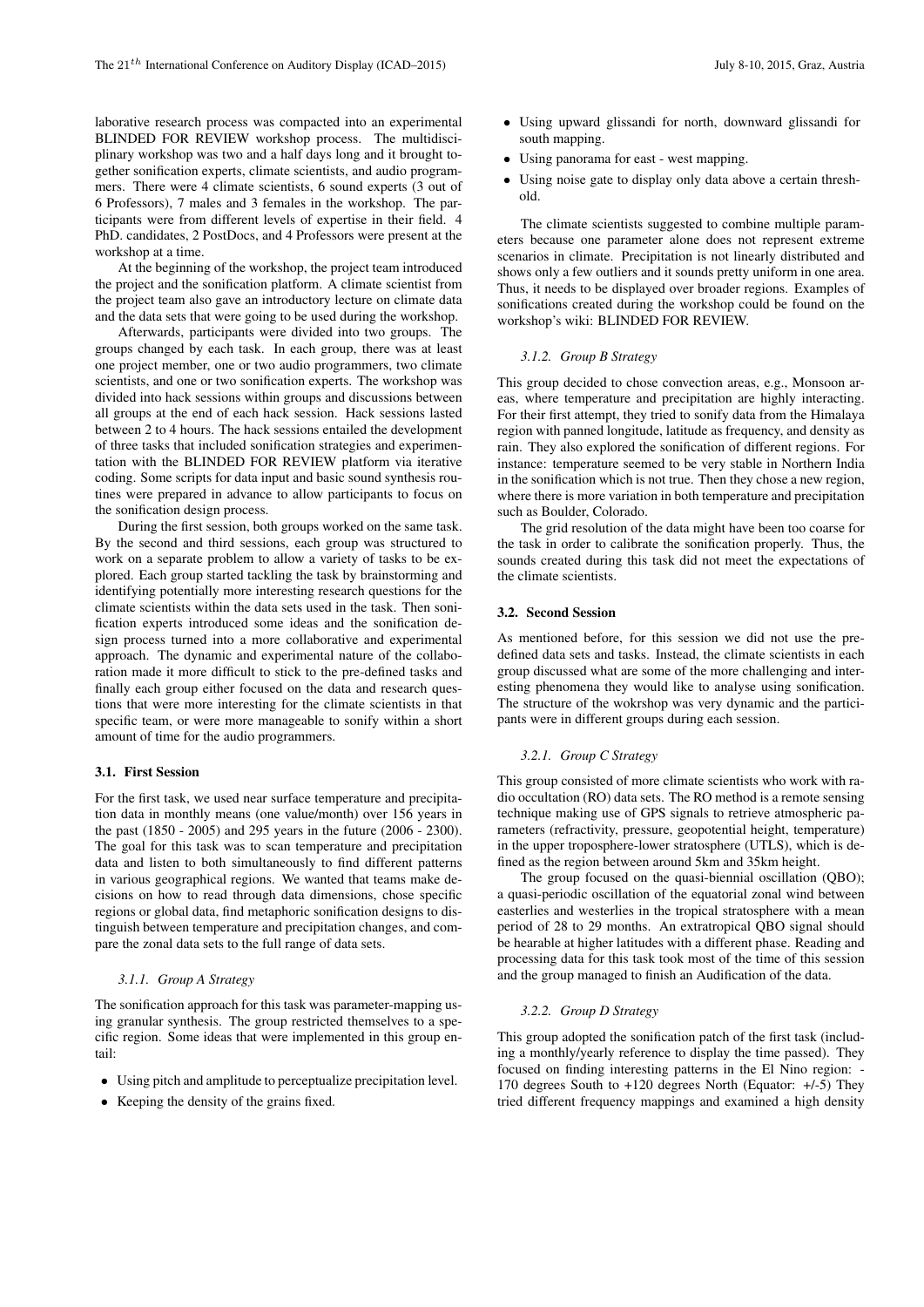of sound grains with a randomly chosen dataset. Through experimenting by slowing down the playback time, playing grains with higher densities, and tuning the frequency, the resulting rhythmic patterns got more hearable.

Using granular synthesis for both temperature data and precipitation data made it difficult with quick playback to hear the synchronicities, because the precipitation grains are longer than the temperature grains and some patterns got masked. Then the group tried a different approach by changing the mapping polarity of precipitation sound because low precipitation as very high pitches was not very useful using this granular synthesis. (Examples could be found on the workshop's wiki page)

#### 3.3. Third Session

## *3.3.1. Group E Strategy*

This group explored using climate model data - future projections for temperature - to examine atmospheric variability patterns in climate model projections (e.g., Monsoon.) The data used was from three different sources for two different scenarios from 2006 - 2100. Some problems that the group ran into were that within such small datasets they were not sure if the difference between the two models is hearable at all. It was not clear if the problems are generated by the sound synthesis patch or from a data reading. Another challenge was the limitation of the programming language we were using throughout the workshop regarding sound synthesis capabilities.

## *3.3.2. Group F Strategy*

This group tried to sonify wind data. The main question to answer in this task was how to display a vectorial value. The approach was to map timbre space to represent vector's angle (e.g. North-South direction as rising-falling sound; East-West as crescendo/decrescendo sound). Exploring wind data took so long that this session was finished without any completed sonifications. The discussion continued with the other group the next day and all participants together finished a patch for this task collaboratively which could be found on the workshop's wiki.

#### 3.4. Pre and Post Questionnaires

The participants of the workshop filled out a questionnaire before and after the workshop. The format of the pre and post questionnaires were the same but the content was slightly different. The aim of these questionnaires was to get an overview on the participant's familiarity with the basic concepts of the other discipline before and after interacting and working with people from the other domain. In both questionnaires, each participant was supposed to describe six words related to climate science, six words related to sound, and five words that could belong to both domains. The words were ordered randomly and there was a different set of words given in pre and post questionnaires. The climate words were chosen from the results gathered by the preliminary Contextual Inquiries mentioned before. The list of words used in the pre-workshop questionnaire is illustrated on Fig. 3.

Results from pre and post questionnaires showed (Fig. 4) that the number of correct answers regarding the other domain improved for each group(e.g. climate scientists had more correct answers on sound terms after the workshop than before the workshop, and sound experts' answers on climate terms improved after



Figure 3: Domain Specific Terms used in Pre-Workshop Questionnaire

the workshop comparing to before.). However, there was no statistically significant outcome in our analysis due to the small number of participants. Additionally, there were setbacks in responses of climate scientists regarding climate terms and neutral terms after the workshop which we estimate to be because of fatigue.



Figure 4: Correct Answers of Sound Experts (SE) and Climate Scientists (CS) to Domain Related Terms in Pre and Post Workshop (WS) Questionnaires.

## 4. REFLECTIONS

Based on feedback from the participants, the collaborative nature of the workshop was very refreshing and innovative. Empowering the users in making design decisions helped to engage them more in the process of sonification and designing sonifications together with sound and sonification experts gave the climate scientists more perspective on how sonification is really done, what are some of the possibilities, and how sound parameters could be used. Sound experts on the other hand gained deeper insights on climate data science and some of the interesting features of climate data that could be interesting to sonify and analyse.

The main issue faced by the participants throughout the workshop was the time pressure. The programmers and sound experts did not get a chance to develop all the ideas discussed in the groups thoroughly. Another challenge was that climate scientists were not very involved in the technical problem-solving related to the software platform which took a huge amount of time. Having more technical preparation together with the programmers beforehand could have saved some time. Reading and handling data in a language new to programmers was very challenging and time con